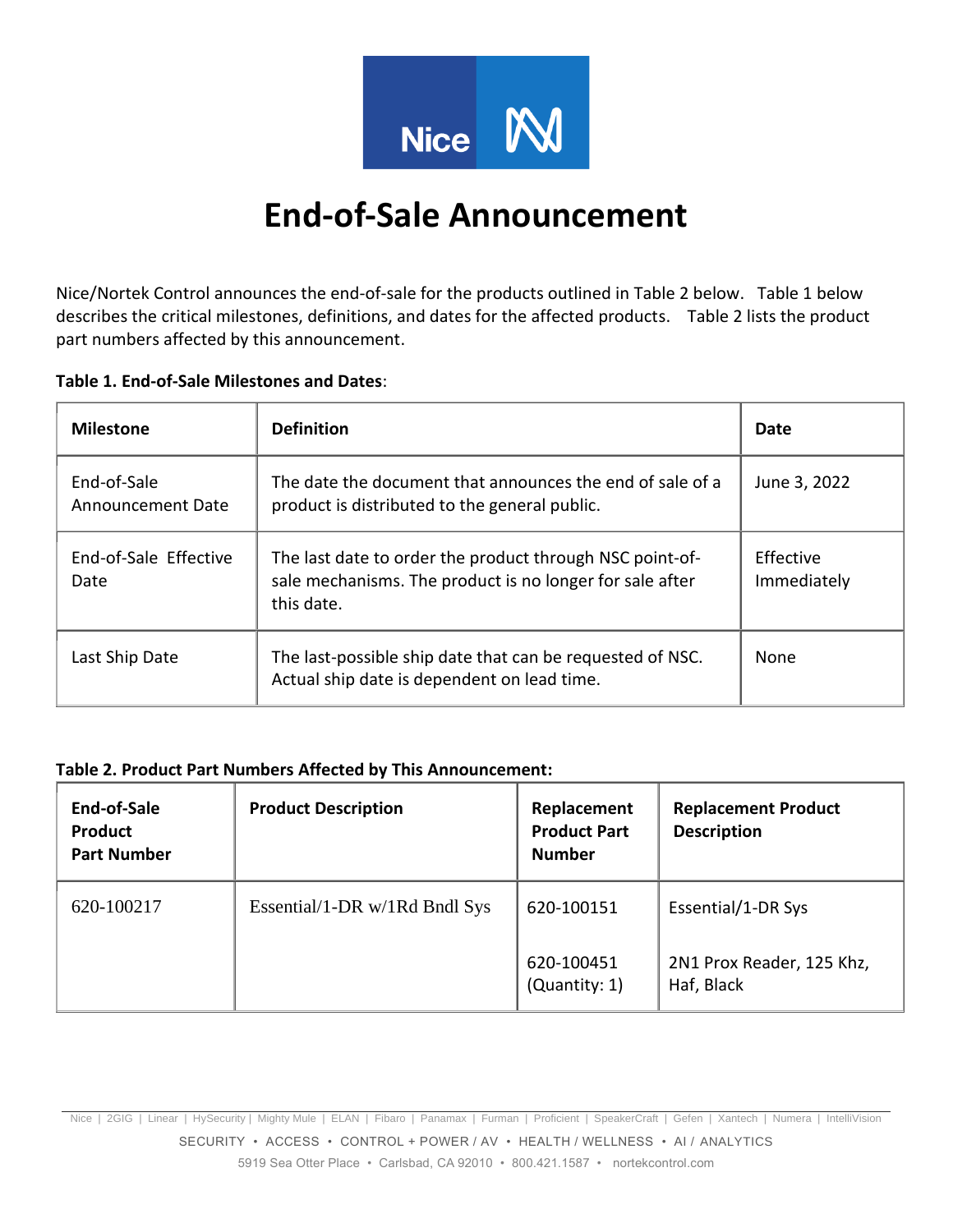

| <b>End-of-Sale</b><br><b>Product</b><br><b>Part Number</b> | <b>Product Description</b>                                                    | Replacement<br><b>Product Part</b><br><b>Number</b> | <b>Replacement Product</b><br><b>Description</b>                      |
|------------------------------------------------------------|-------------------------------------------------------------------------------|-----------------------------------------------------|-----------------------------------------------------------------------|
| 620-100218                                                 | Essential/4-DR w/4Rd Bndl Sys                                                 | 620-100100                                          | Assembly, Boxed, Essential,<br>4-Door                                 |
|                                                            |                                                                               | 620-100451<br>(Quantity: 4)                         | 2N1 Prox Reader, 125 Khz,<br>Haf, Black                               |
| 620-100219                                                 | Essential Plus/1Dr w/1Rd Bndl S                                               | 620-100152                                          | Assembly, Boxed, E3<br>Essential Plus, 1 D                            |
|                                                            |                                                                               | 620-100451<br>(Quantity: 1)                         | 2N1 Prox Reader, 125 Khz,<br>Haf, Black                               |
| 620-100220                                                 | Essential Plus/4Dr w/4Rd Bndl S                                               | 620-100153                                          | <b>Essential Plus/4-DR Sys</b>                                        |
|                                                            |                                                                               | 620-100451<br>(Quantity: 4)                         | 2N1 Prox Reader, 125 Khz,<br>Haf, Black                               |
| 620-100220P                                                | Essential Plus/4Dr w/Power<br>Distribution System & 4-Reader<br><b>Bundle</b> | 620-100153P                                         | Essential Plus/4-DR System<br>With Power Distribution                 |
|                                                            |                                                                               | 620-100451<br>(Quantity: 4)                         | 2N1 Prox Reader, 125 Khz,<br>Haf, Black                               |
| 620-100259                                                 | Elite-36/4-Dr/Std Cab w/4Rd<br><b>Bnd</b>                                     | 620-100258                                          | Elite-36 4-Dr Access Control<br>System With Standard Metal<br>Cabinet |
|                                                            |                                                                               | 620-100451<br>(Quantity: 4)                         | 2N1 Prox Reader, 125 Khz,<br>Haf, Black                               |

Nice | 2GIG | Linear | HySecurity | Mighty Mule | ELAN | Fibaro | Panamax | Furman | Proficient | SpeakerCraft | Gefen | Xantech | Numera | IntelliVision SECURITY • ACCESS • CONTROL + POWER / AV • HEALTH / WELLNESS • AI / ANALYTICS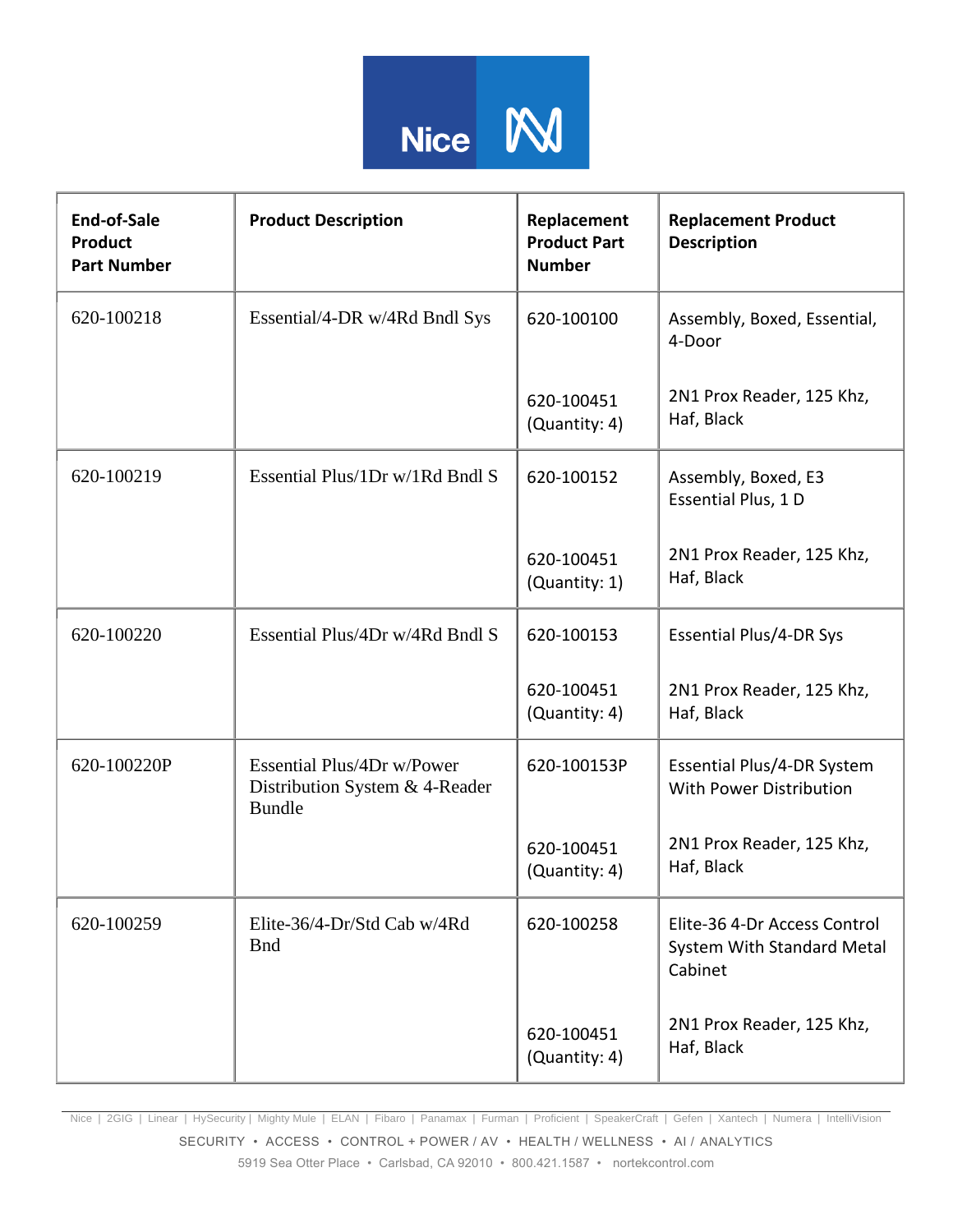

| End-of-Sale<br>Product<br><b>Part Number</b> | <b>Product Description</b>                                                       | Replacement<br><b>Product Part</b><br><b>Number</b> | <b>Replacement Product</b><br><b>Description</b>                                 |
|----------------------------------------------|----------------------------------------------------------------------------------|-----------------------------------------------------|----------------------------------------------------------------------------------|
| 620-100259P                                  | Elite-36/4-Dr/Std Cab w/Power<br>Distribution System & 4-Reader<br><b>Bundle</b> | 620-100258P                                         | Elite-36 4-Dr Access Control<br>System with Power<br><b>Distribution Cabinet</b> |
|                                              |                                                                                  | 620-100451<br>(Quantity: 4)                         | 2N1 Prox Reader, 125 Khz,<br>Haf, Black                                          |
| 620-100270                                   | 2-DR ACM Module w/2Rd Bnd                                                        | 620-100269                                          | 2-Door ACM Module                                                                |
|                                              |                                                                                  | 620-100451<br>(Quantity: 2)                         | 2N1 Prox Reader, 125 Khz,<br>Haf, Black                                          |
| 620-100270P                                  | 2-DR ACM Module w/Power<br>Distribution Module & 2-Reader<br><b>Bundle</b>       | 620-100269P                                         | 2-Dr ACM & Power<br><b>Distribution Module</b>                                   |
|                                              |                                                                                  | 620-100451<br>(Quantity: 2)                         | 2N1 Prox Reader, 125 Khz,<br>Haf, Black                                          |
| 620-100272                                   | 4-DR ACM Module w/4Rd Bnd                                                        | 620-100271                                          | 4-DR ACM Module                                                                  |
|                                              |                                                                                  | 620-100451<br>(Quantity: 4)                         | 2N1 Prox Reader, 125 Khz,<br>Haf, Black                                          |
| 620-100272P                                  | 4Dr ACM Module w/Power<br>Distribution Module & 4-Reader<br><b>Bundle</b>        | 620-100271P                                         | 4-DR ACM & Power<br><b>Distribution Module</b>                                   |
|                                              |                                                                                  | 620-100451<br>(Quantity: 4)                         | 2N1 Prox Reader, 125 Khz,<br>Haf, Black                                          |

Nice | 2GIG | Linear | HySecurity | Mighty Mule | ELAN | Fibaro | Panamax | Furman | Proficient | SpeakerCraft | Gefen | Xantech | Numera | IntelliVision SECURITY • ACCESS • CONTROL + POWER / AV • HEALTH / WELLNESS • AI / ANALYTICS 5919 Sea Otter Place • Carlsbad, CA 92010 • 800.421.1587 • [nortekcontrol.com](https://www.nortekcontrol.com/)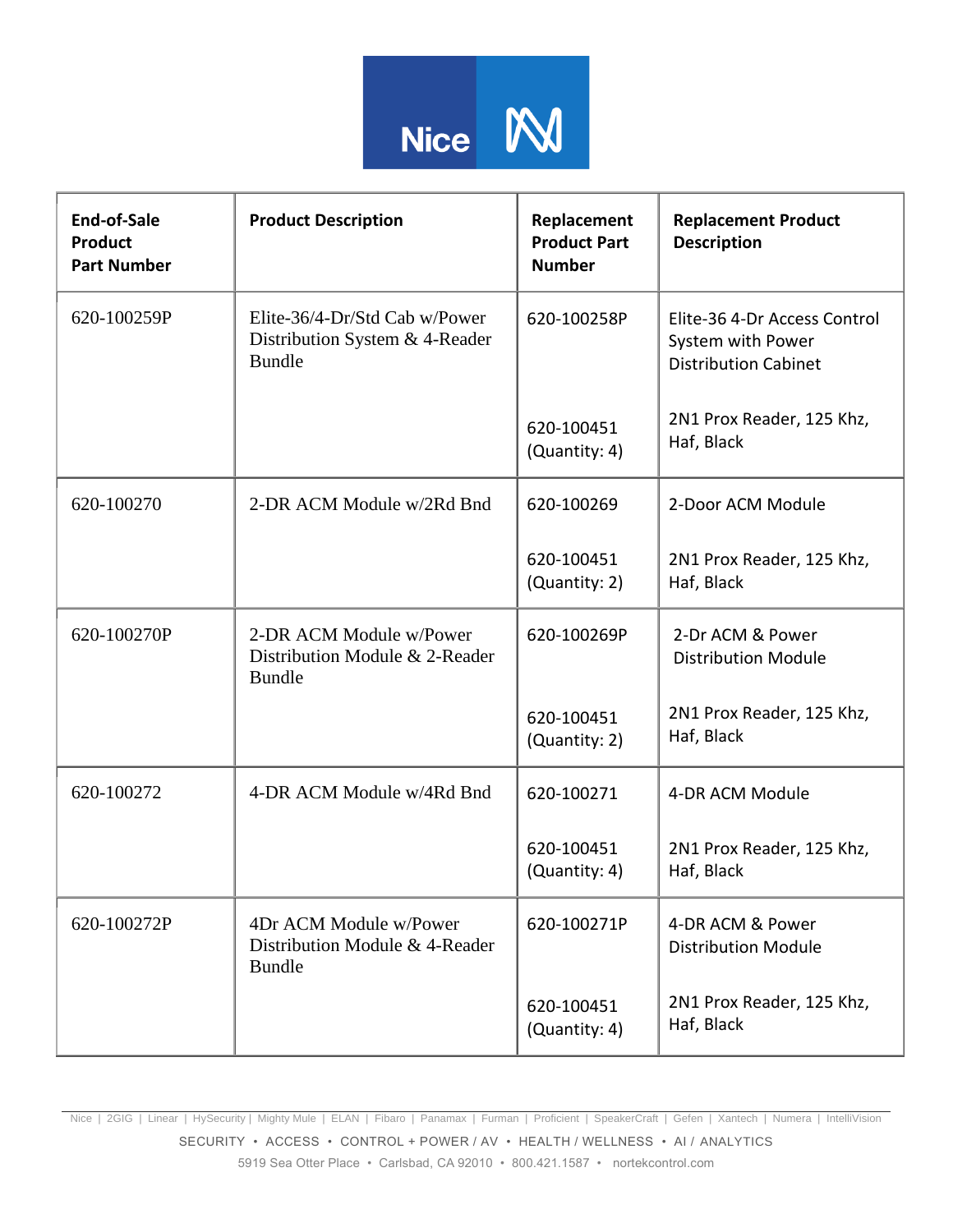

| <b>End-of-Sale</b><br><b>Product</b><br><b>Part Number</b> | <b>Product Description</b>                                                      | Replacement<br><b>Product Part</b><br><b>Number</b> | <b>Replacement Product</b><br><b>Description</b>       |
|------------------------------------------------------------|---------------------------------------------------------------------------------|-----------------------------------------------------|--------------------------------------------------------|
| 620-100275                                                 | 2-DR Ex Node Compact w/2 Rd<br><b>B</b> nd                                      | 620-100274                                          | 2-DR Expansion Node<br>w/Compact Cab                   |
|                                                            |                                                                                 | 620-100451<br>(Quantity: 2)                         | 2N1 Prox Reader, 125 Khz,<br>Haf, Black                |
| 620-100277                                                 | 4-DR Ex Node Compact w/4 Rd<br><b>Bnd</b>                                       | 620-100276                                          | 4-DR Expansion Node<br>w/Compact Cab                   |
|                                                            |                                                                                 | 620-100451<br>(Quantity: 4)                         | 2N1 Prox Reader, 125 Khz,<br>Haf, Black                |
| 620-100280                                                 | 2-DR Ex Node Std Cab w/2 Rd<br><b>Bnd</b>                                       | 620-100279                                          | 2-DR Expansion Node w/Std<br><b>Metal Cab</b>          |
|                                                            |                                                                                 | 620-100451<br>(Quantity: 2)                         | 2N1 Prox Reader, 125 Khz,<br>Haf, Black                |
| 620-100280P                                                | 2-DR Ex Node Std Cab w/Power<br>Distribution System & 2-Reader<br><b>Bundle</b> | 620-100279P                                         | 2-DR Expansion Node<br>w/Power Distribution<br>Cabinet |
|                                                            |                                                                                 | 620-100451<br>(Quantity: 2)                         | 2N1 Prox Reader, 125 Khz,<br>Haf, Black                |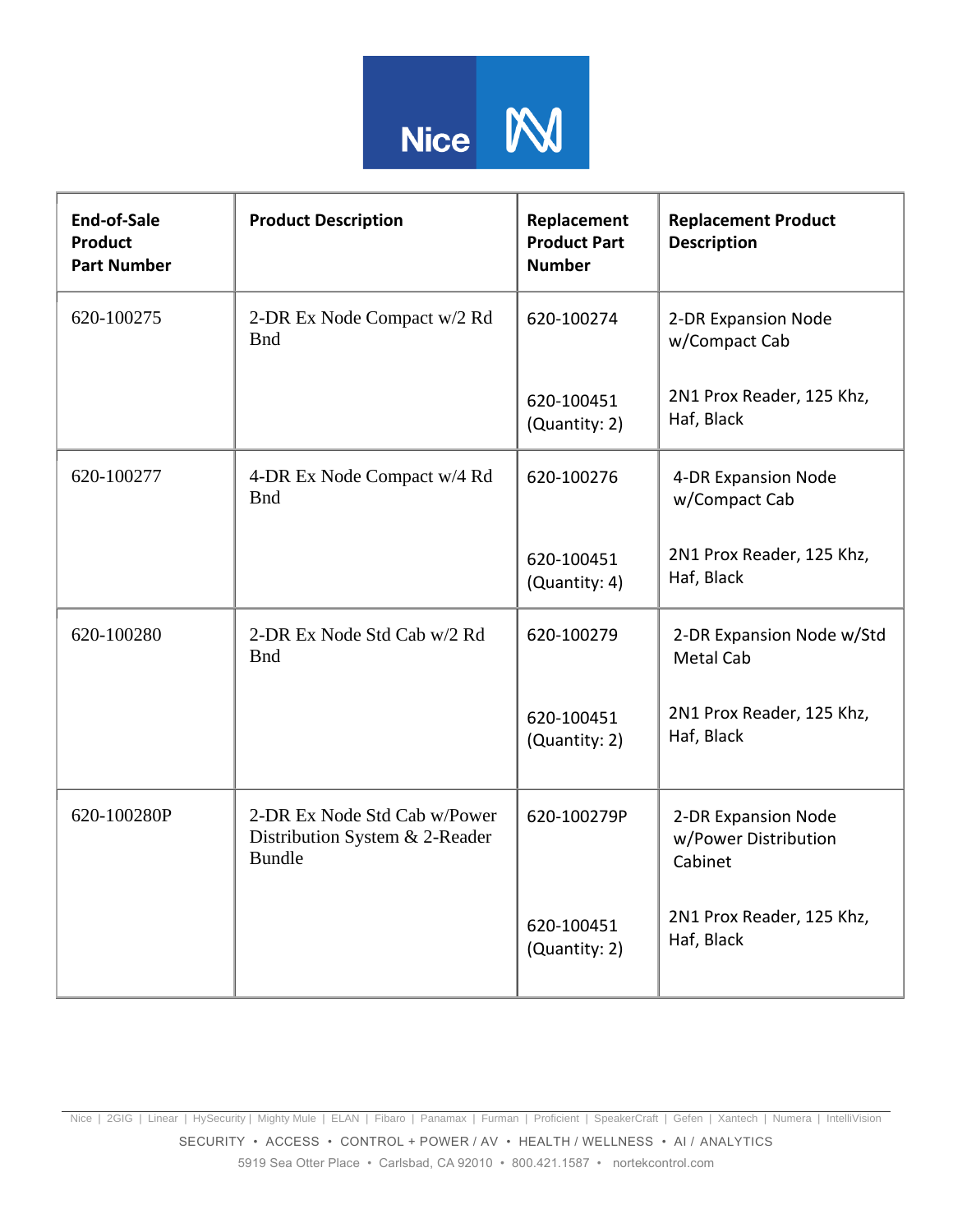

| End-of-Sale<br><b>Product</b><br><b>Part Number</b> | <b>Product Description</b>                                                      | Replacement<br><b>Product Part</b><br><b>Number</b> | <b>Replacement Product</b><br><b>Description</b>      |
|-----------------------------------------------------|---------------------------------------------------------------------------------|-----------------------------------------------------|-------------------------------------------------------|
| 620-100282                                          | 4-Door Ex Node Std Cab W/4<br>Rd Bnd                                            | 620-100281                                          | 4-DR Ex Node w/Std Cab                                |
|                                                     |                                                                                 | 620-100451<br>(Quantity: 4)                         | 2N1 Prox Reader, 125 Khz,<br>Haf, Black               |
| 620-100282P                                         | 4-DR Ex Node Std Cab w/Power<br>Distribution System & 4-Reader<br><b>Bundle</b> | 620-100281P                                         | 4-DR Ex Node w/Std Cab &<br>Power Distribution System |
|                                                     |                                                                                 | 620-100451<br>(Quantity: 4)                         | 2N1 Prox Reader, 125 Khz,<br>Haf, Black               |
| 620-100296                                          | Elite-36/4-Dr/Compact w/4Rd<br><b>Bnd</b>                                       | 620-100295                                          | Elite-36 4-Dr Access Control<br>with Compact Cabinet  |
|                                                     |                                                                                 | 620-100451<br>(Quantity: 4)                         | 2N1 Prox Reader, 125 Khz,<br>Haf, Black               |
| 620-101034                                          | Procontrol-8/4-Dr Std Cab W/Rd                                                  | 620-101033                                          | Procontrol-8/4-Dr Std Cab                             |
|                                                     |                                                                                 | 620-100451<br>(Quantity: 4)                         | 2N1 Prox Reader, 125 Khz,<br>Haf, Black               |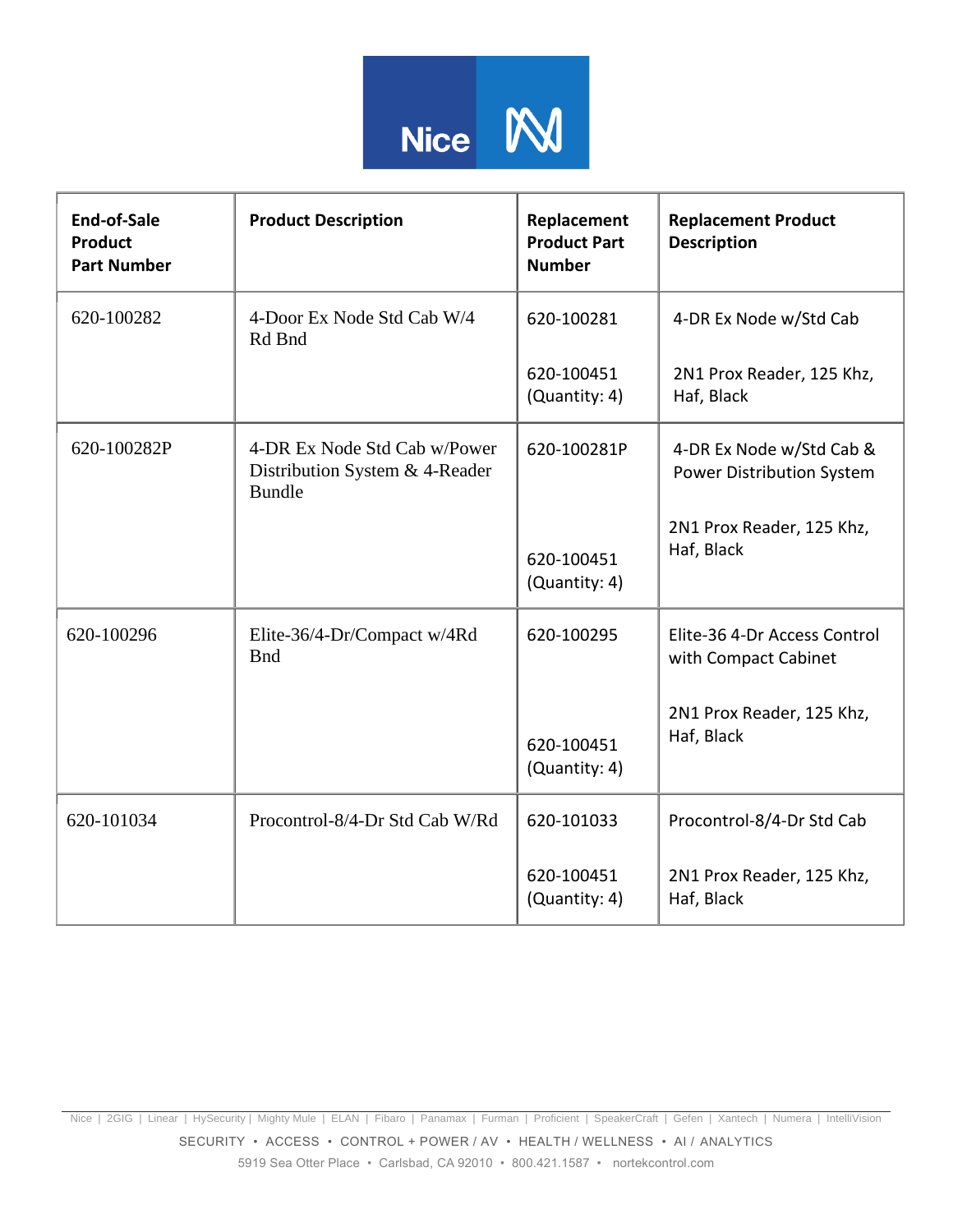

| <b>End-of-Sale</b><br><b>Product</b><br><b>Part Number</b> | <b>Product Description</b>                                                       | Replacement<br><b>Product Part</b><br><b>Number</b> | <b>Replacement Product</b><br><b>Description</b>               |
|------------------------------------------------------------|----------------------------------------------------------------------------------|-----------------------------------------------------|----------------------------------------------------------------|
| 620-101034P                                                | Procontrol-8/4-Dr Std Cab<br>W/Power Distribution System &<br>4-Reader Bundle    | 620-101033P                                         | Procontrol-8/4-Dr Std Cab<br>with Power Distribution<br>System |
|                                                            |                                                                                  | 620-100451<br>(Quantity: 4)                         | 2N1 Prox Reader, 125 Khz,<br>Haf, Black                        |
| 620-101036                                                 | Procontrol-36/4Dr Std Cab W/Rd                                                   | 620-101035                                          | Procontrol-36/4Dr Std Cab                                      |
|                                                            |                                                                                  | 620-100451<br>(Quantity: 4)                         | 2N1 Prox Reader, 125 Khz,<br>Haf, Black                        |
| 620-101036P                                                | Procontrol-36/4Dr Std Cab<br>W/Power Distribution System $\&$<br>4-Reader Bundle | 620-101035P                                         | Procontrol-36/4Dr Std Cab<br>with Power Distribution<br>System |
|                                                            |                                                                                  | 620-100451<br>(Quantity: 4)                         | 2N1 Prox Reader, 125 Khz,<br>Haf, Black                        |
| 620-101038                                                 | Procontrol 2Dr Keyed Acm<br>W/Rd                                                 | 620-101037                                          | Procontrol 2Dr Keyed Acm                                       |
|                                                            |                                                                                  | 620-100451<br>(Quantity: 2)                         | 2N1 Prox Reader, 125 Khz,<br>Haf, Black                        |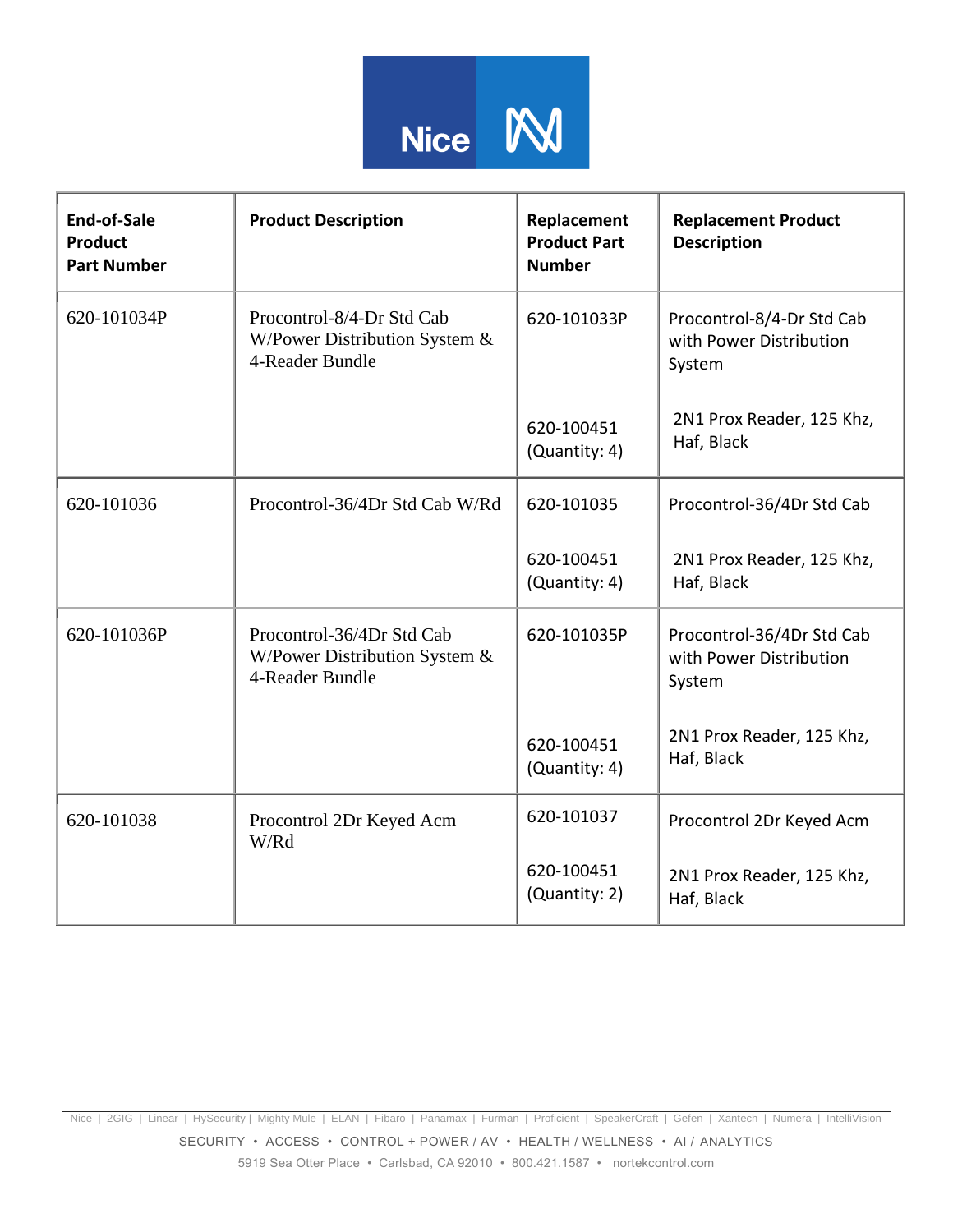

| End-of-Sale<br><b>Product</b><br><b>Part Number</b> | <b>Product Description</b>                                                   | Replacement<br><b>Product Part</b><br><b>Number</b> | <b>Replacement Product</b><br><b>Description</b>                                     |
|-----------------------------------------------------|------------------------------------------------------------------------------|-----------------------------------------------------|--------------------------------------------------------------------------------------|
| 620-101038P                                         | Procontrol 2Dr Keyed Acm<br>W/Power Distribution Module &<br>2-Reader Bundle | 620-101037<br>620-101282                            | Procontrol 2Dr Keyed Acm<br>12/24VDC, 4 Output<br>Upgrade Board, Battery<br>Charging |
|                                                     |                                                                              | 620-100451<br>(Quantity: 2)                         | 2N1 Prox Reader, 125 Khz,<br>Haf, Black                                              |
| 620-101040                                          | Procontrol 4Dr Keyed Acm<br>W/Rd                                             | 620-101039                                          | Procontrol 4Dr Keyed ACM                                                             |
|                                                     |                                                                              | 620-100451<br>(Quantity: 4)                         | 2N1 Prox Reader, 125 Khz,<br>Haf, Black                                              |
| 620-101040P                                         | Procontrol 4Dr Keyed Acm<br>W/Power Distribution Module &<br>4-Reader Bundle | 620-101039P                                         | Procontrol 4-Dr Acm &<br><b>Power Distribution Module</b>                            |
|                                                     |                                                                              | 620-100451<br>(Quantity: 4)                         | 2N1 Prox Reader, 125 Khz,<br>Haf, Black                                              |
| 620-101042                                          | Procontrol Std Cab 2Dr Pxn<br>W/Rd                                           | 620-101041                                          | Procontrol 2Dr Std Pxn                                                               |
|                                                     |                                                                              | 620-100451<br>(Quantity: 2)                         | 2N1 Prox Reader, 125 Khz,<br>Haf, Black                                              |

Nice | 2GIG | Linear | HySecurity | Mighty Mule | ELAN | Fibaro | Panamax | Furman | Proficient | SpeakerCraft | Gefen | Xantech | Numera | IntelliVision SECURITY • ACCESS • CONTROL + POWER / AV • HEALTH / WELLNESS • AI / ANALYTICS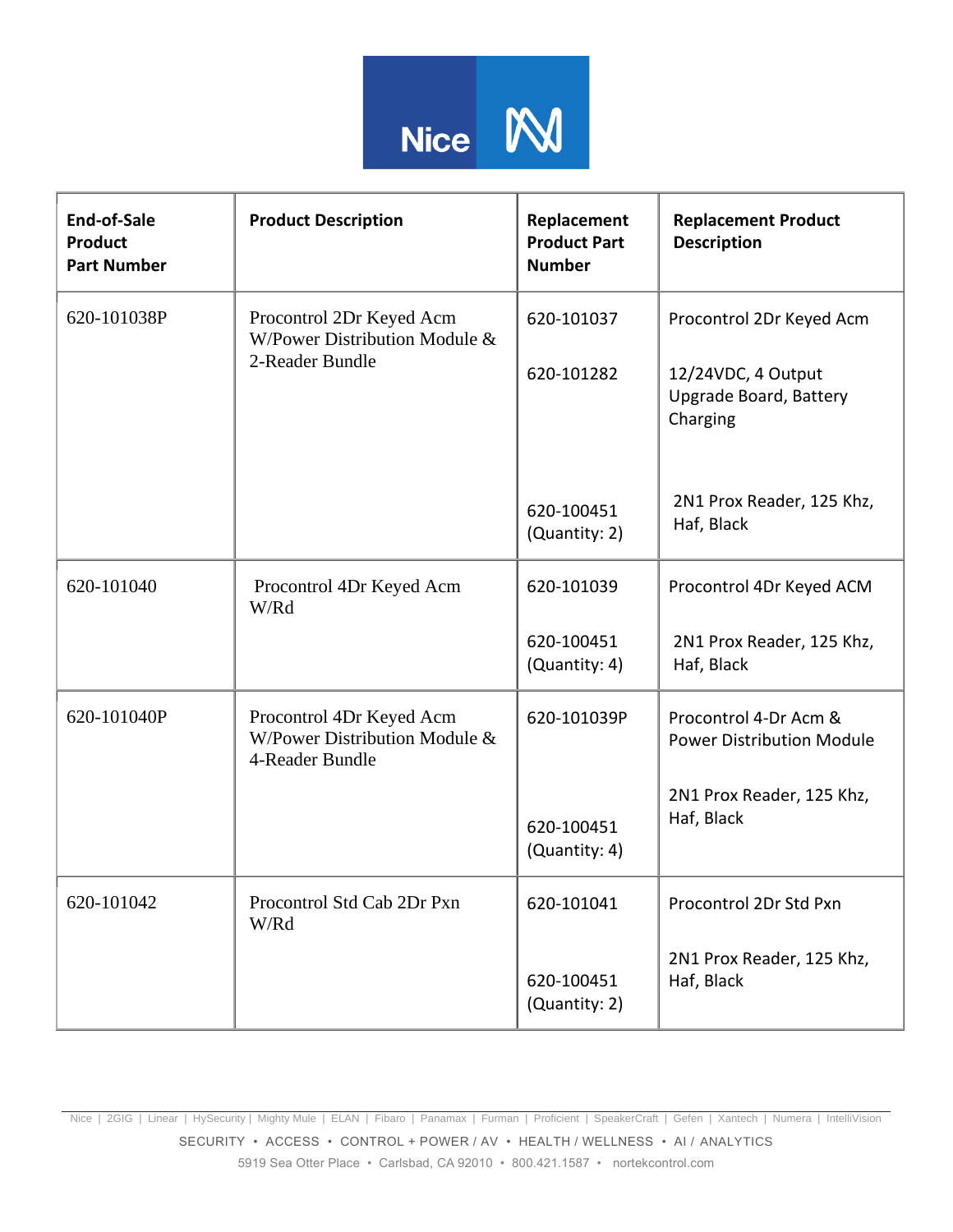

| <b>End-of-Sale</b><br><b>Product</b><br><b>Part Number</b> | <b>Product Description</b>                                                        | Replacement<br><b>Product Part</b><br><b>Number</b> | <b>Replacement Product</b><br><b>Description</b>         |
|------------------------------------------------------------|-----------------------------------------------------------------------------------|-----------------------------------------------------|----------------------------------------------------------|
| 620-101042P                                                | Procontrol Std Cab 2Dr Pxn<br>W/Power Distribution System $\&$<br>2-Reader Bundle | 620-101041P                                         | Procontrol 2Dr Std Pxn with<br>Power Distribution System |
|                                                            |                                                                                   | 620-100451<br>(Quantity: 2)                         | 2N1 Prox Reader, 125 Khz,<br>Haf, Black                  |
| 620-101044                                                 | Procontrol Std Cab 4Dr Pxn<br>W/Rd                                                | 620-101043                                          | Procontrol Std Cab 4Dr Pxn                               |
|                                                            |                                                                                   | 620-100451<br>(Quantity: 4)                         | 2N1 Prox Reader, 125 Khz,<br>Haf, Black                  |
| 620-101044P                                                | Procontrol Std Cab 4Dr Pxn<br>W/Power Distribution System $\&$<br>4-Reader Bundle | 620-101043P                                         | Procontrol 4Dr Std Pxn with<br>Power Distribution System |
|                                                            |                                                                                   | 620-100451<br>(Quantity: 4)                         | 2N1 Prox Reader, 125 Khz,<br>Haf, Black                  |

# **Compatibility:**

N/A

**Impact on Form, Fit, Function, Quality, and Reliability:** N/A

SECURITY • ACCESS • CONTROL + POWER / AV • HEALTH / WELLNESS • AI / ANALYTICS